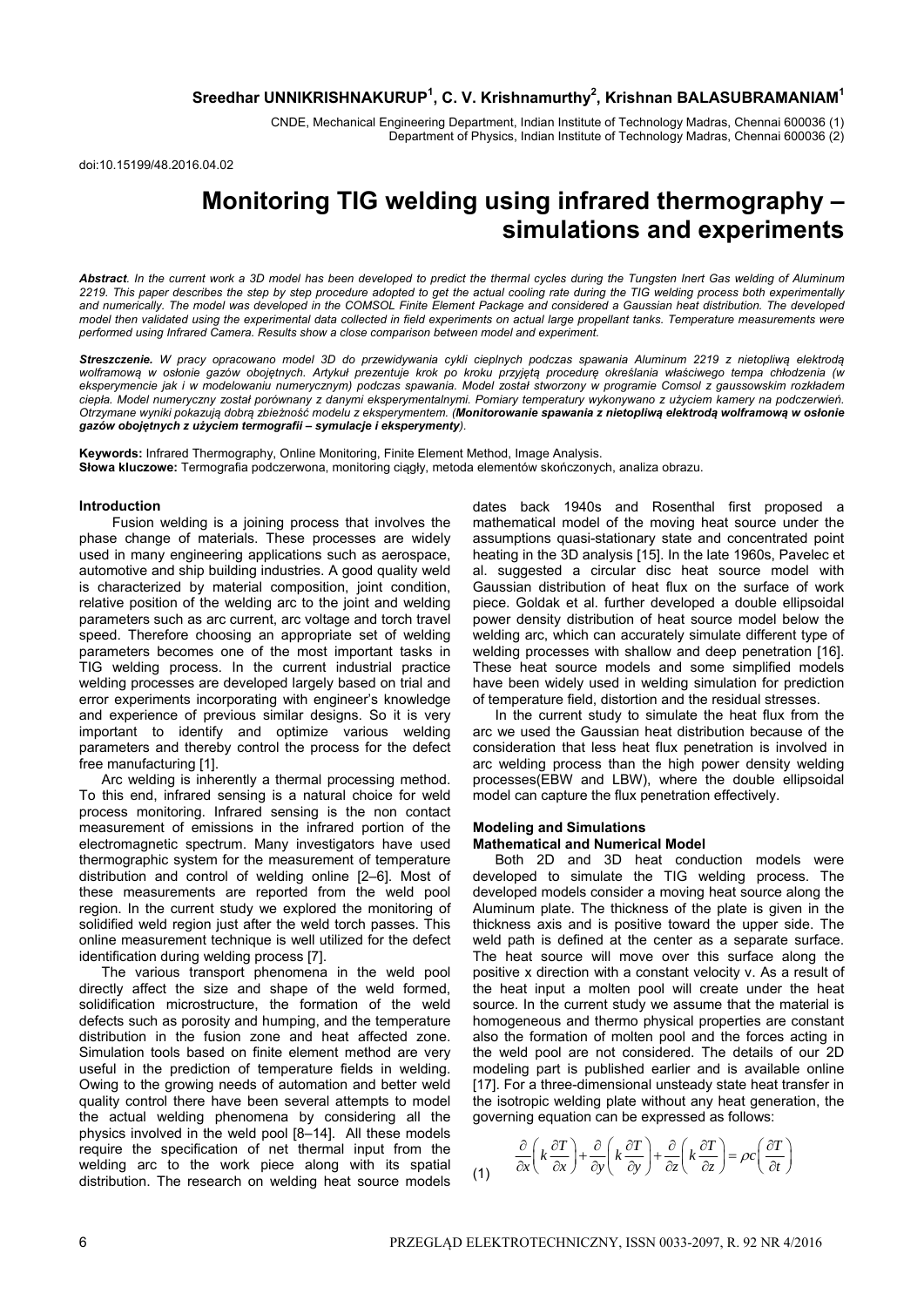Where *T* determines the temperature of the plate, *k* thermal conductivity,  $\rho$  is the density of the plate,  $c$  is specific heat and *t* represent the time duration. The convective and radiative boundary heat losses were considered and it is represented as follows:

(2) 
$$
n.(k\nabla T) = Q + h(T_{\text{inf}} - T) + C_{\text{const}}(T_{\text{amb}}^4 - T^4)
$$

Where *Q* is the inward heat input from electric arc is, *h* is the convective heat transfer coefficient, *n* is the vector normal to the surface. The welding arc heat source is considered as a distributed boundary heat source. The weld path is defined as a boundary in the geometry and the heat source term is expressed as a boundary expression in the model. The Gaussian heat source model is defined as follows:

(3) 
$$
Q = \frac{3\eta VI}{\pi r_b^{2}} e^{-3\left[\left(x-x_0\right)^2 + \left(y-y_{\beta}\right)^2\right]}
$$

Where *η* is the arc efficiency, *V* and *I* are voltage and current values,  $r<sub>b</sub>$  represents the Gaussian base radius and  $x_0$  and  $y_n$  are coordinate points to locate and define the motion of the weld torch along the weld path. The coordinate point  $y_{\text{fl}}$  is given by  $v^*t$ , where *v* is the velocity of the weld torch and *t* is the welding time. The initial condition is assumed as ambient temperature 300K.



Fig. 1. 3D Model geometry

#### **Solution**

The model corresponding to the production field experiment is also constructed using COMSOL GUI interface. The model considered all the fixtures and clamps used for the actual experiment. Fig. 1 shows the model geometry used for the temperature simulation. A tight contact is assumed for butt welding of the two cylinders and due to the larger diameter of the cylinder, the numerical model considers only the straight plates. A very fine meshing is used for the weld path, where the high thermal gradients are present.



Fig. 2. Temperature distribution in the plate at the end of heating

Fig. 2 shows the surface plot of temperature for the 3D FEM simulation problem after 70s. This simulation

corresponds to the actual field measurement data. Here the distributed Gaussian heat source moves from one end of the plate to the other end with a constant speed. The temperature distribution in the plate due to the arc heating, heat exchange between the back up plates and the holding clamp and the heat transport due to convection and radiation were modeled using the present model.



Fig. 3. Variation of temperature distribution for different heat source radius



Fig. 4. Variation of temperature distribution with heat source efficiency

The temperature data were analyzed at distance of 150 mm behind the heat source center in order to match the actual experimental measurements. Fig. 3 and

Fig. 4 show the distribution of temperatures for different welding conditions. These cooling curves correspond to the experimentally measured data. Fig. 3 shows the spread in temperature values with respect to the Gaussian radius, which depends on other welding variables such as current, voltage and the arc length. It is observed that a 40% increase in the base radius resulted only 1% variation in the temperature profiles.

Fig. 4 corresponds to the spread due to the variation in welding efficiency, which again a dependant variable of welding parameters. It is observed from this parametric study on the efficiency value, a 10% variation in the efficiency resulted in 12% variation in the corresponding thermal cycles. From this 3D numerical model for the no defect region it is clear that the spread in the experimental data is due to the variation in these control variables and the varying boundary condition.

#### **Experimental Study**

 A circumferential welding was carried out between shell and dome structure of AA2219 propellant tank using a automatic TIG welding machine in a manufacturing plant. This welding joins the shell and the dome structure of a propellant tank of 4 m diameter and 9 mm thick weld line region. The infrared camera mounted at certain angle to the weld plate on the welding torch arm. IR Camera was tied on the arm of the weld torch as shown in

Fig. . The welding was carried out in two passes. The first pass was welded autogenously and in the second pass AA 2213 was used as filler wire. The IR camera was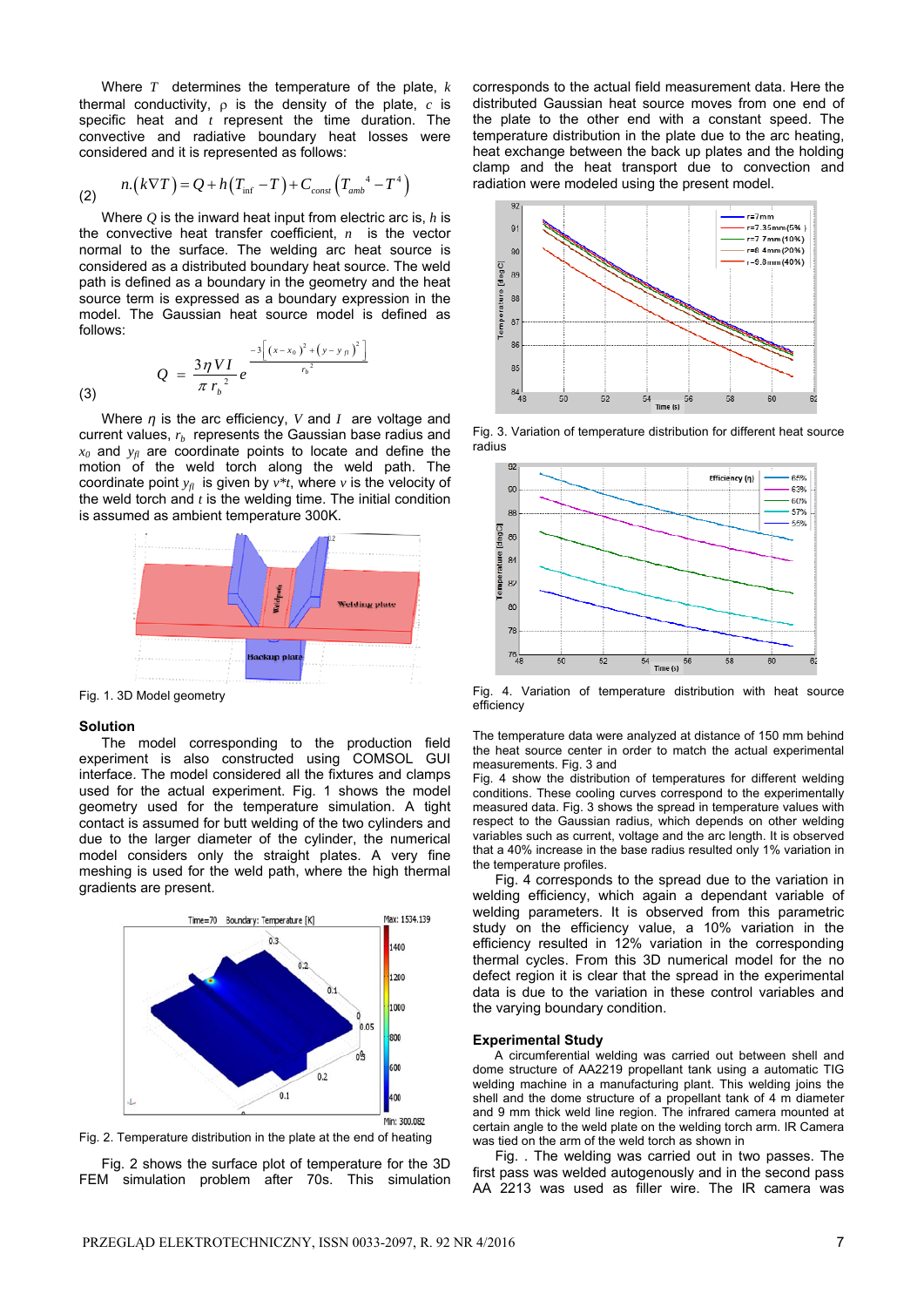focused to an area 150 mm away from the weld torch as shown in Fig. . The length along the weld the camera sees was about 100 mm. This measurement system is adopted after several feasibility studies in order to avoid the saturation of detector due to the high temperature infrared emissions near the weld pool region.



Fig. 5. Experimental set up of shell to dome TIG welding

The thermal image obtained during the experiment is shown in Fig. . The infrared camera obtains thermal maps called thermographs from the distribution and a custom built interface transfers these images from the camera to the computer for further analysis. The thermal image obtained during the welding process at a certain tank location.



Fig. 6. Schematic of experimental set up showing the field of view of the measurement

Due to the tilted camera the finger clamps used for the fixture is also present in the thermal image. Steel is used as finger clamps. From the thermal image it is observed that the finger clamps were at a high temperature compared to the AA 2219 weld region. The reason is the FOV is away from the weld torch and because of that the aluminum gets cool fast and the steel get heated up. Due to the low thermal conductivity of steel it is showing a high temperature compared to aluminum.

Image analyzing algorithms were developed to find the transient temperature decay data from the raw thermal images in which the material is moving. A more detailed account of the procedure is highlighted in Fig. [7]. The cooling rate of a point at the center of the weld bead is measured using the algorithm and the measurements were taken at different locations of the welded cylinder. The material is moving through the field of view. Each pixel area on the material stays only for 12 seconds in the field of view. This was found out using the tracking of points from the experimental data at different locations. The algorithm has taken care of the welding speed, frame rate at which the thermal images were taken and the horizontal pixel position. The point plot in

Fig. corresponds to the cooling rate at different locations and the dotted line is the average value of the measured experimental data.



Fig. 7. Flow diagram details of the time-temperature profile generation

## **Results and Conclusion**

Fig. shows the temperature decay curves obtained from the 2D and 3D models and from the experimental data. In the experimental data, a spread in the data can be observed from the graph. These were data points measured at different no-defect locations of the welded tank. Also an average of all these data point is also plotted. In the 2D model the temperature history is taken by considering the time duration needed for the material to reach the field of view. Both 2D and 3D model results showed a very close matching in the temperature history. The variation in the 2D and 3D models is due to the difference in the assumed heat input parameters. In 2D these parameters are optimized using the experiment.



Fig. 8. Comparison of cooling curves for experiment and simulation

A numerical model of the TIG welding process to perform simulation of the surface thermograms is developed using the finite element method and implemented it using the commercial software COMSOL Multiphysics. The validation of the 2D and 3D models were carried out using the experimental data collected in field experiments on actual large propellant tanks. The simplified 2D model developed initially, with a heat source that was optimized using the experiment, gave a close comparison with the experimental data in the entire non-defective region. The development of the 3D simulation model for the non defective weld case with the Gaussian heat source parameters gives a close comparison with the experiment. The spread of experimental data in the non defective region is verified by the variation of weld process parameters. The parametric study shows that the Gaussian heat source radius is less sensitive to the temperature variation in the observed region but the efficiency values are considerably sensitive to the temperature changes. It is well known from the earlier studies that the heat flow which is away from the